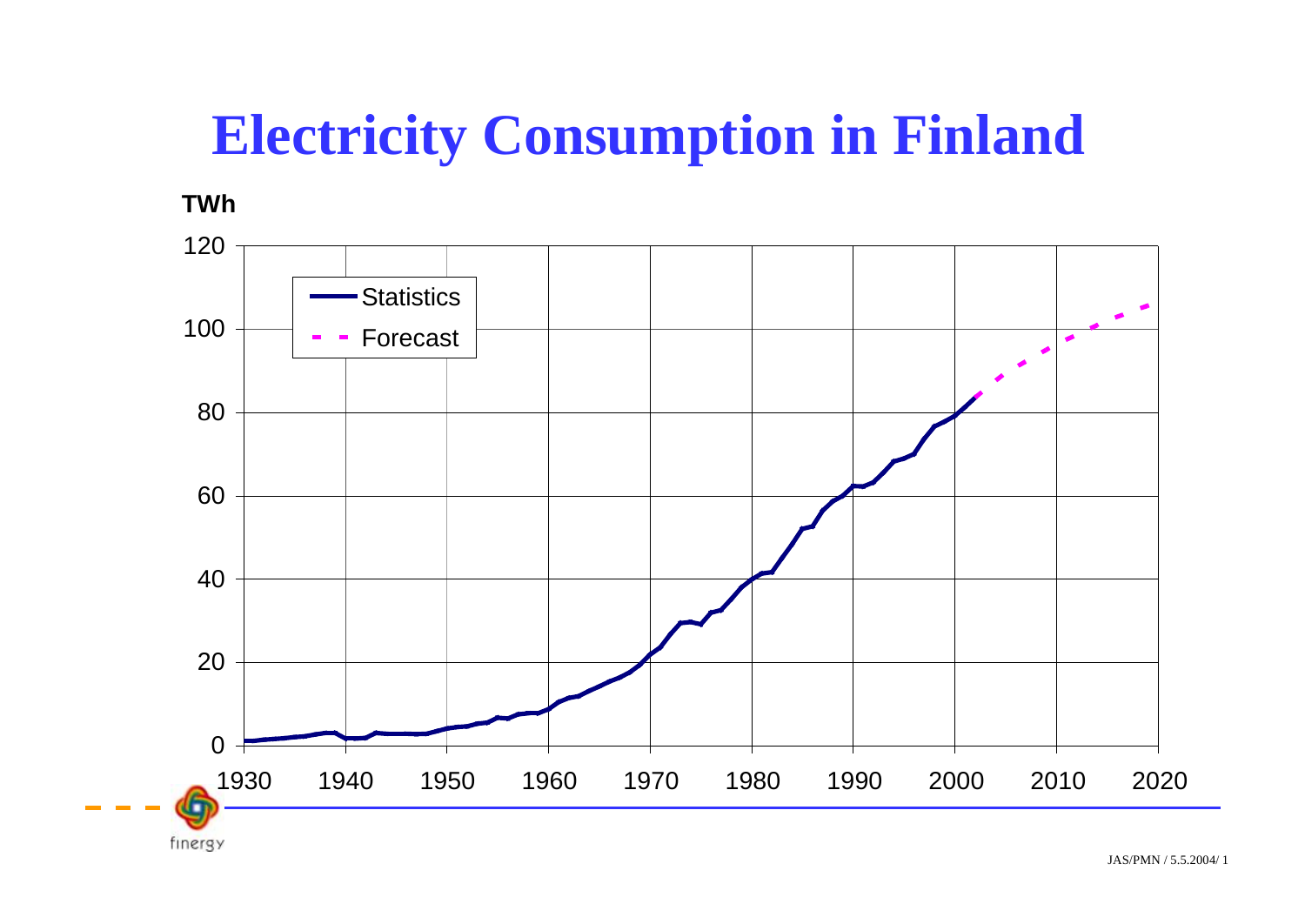# **Electricity Consumption per capita 2001**

**EU - Countries**



Sources: Eurostat, IAEA, Nordel Årsberättelse 2001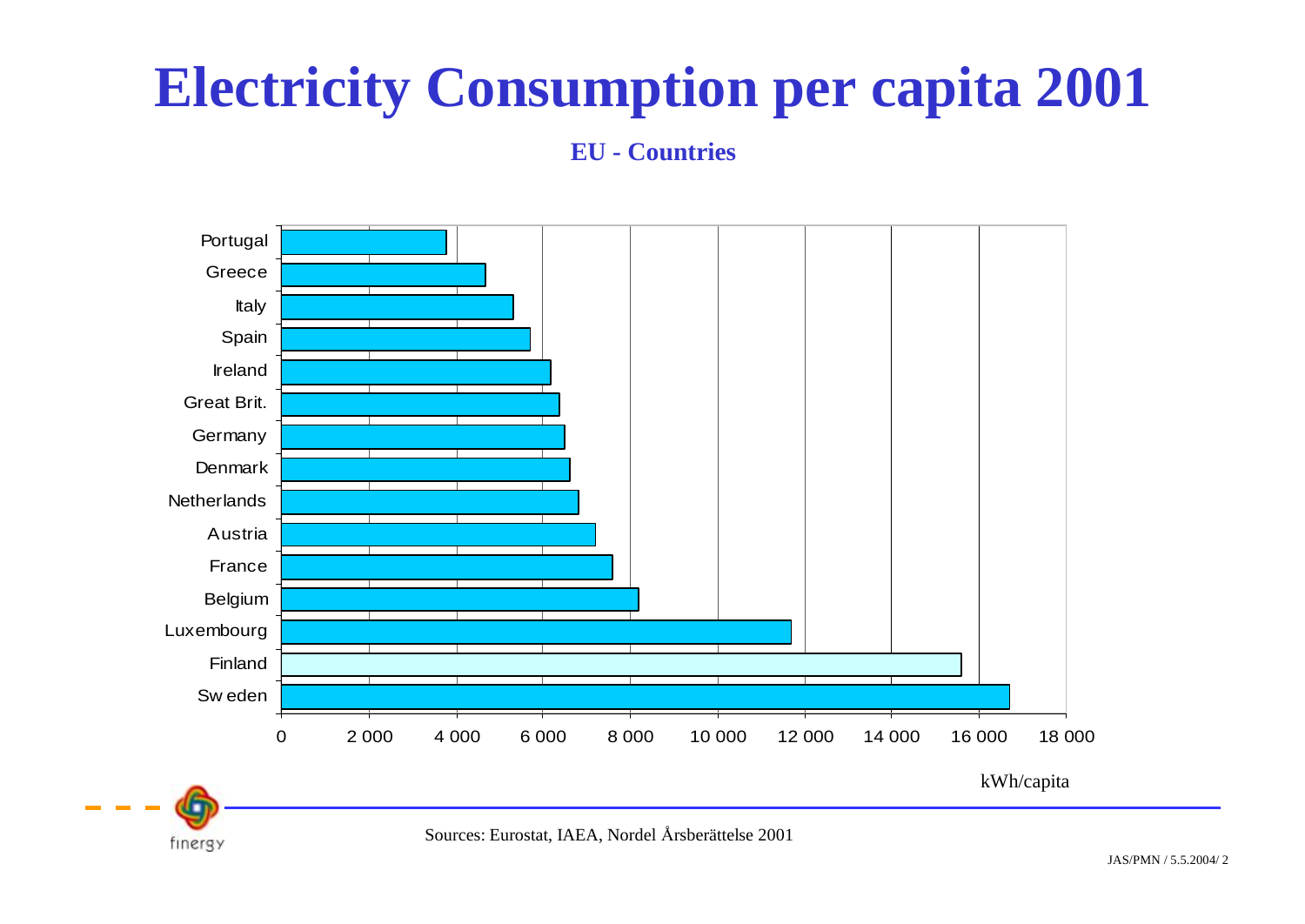# **Energy supply in Finland by countries of origin in 2001**

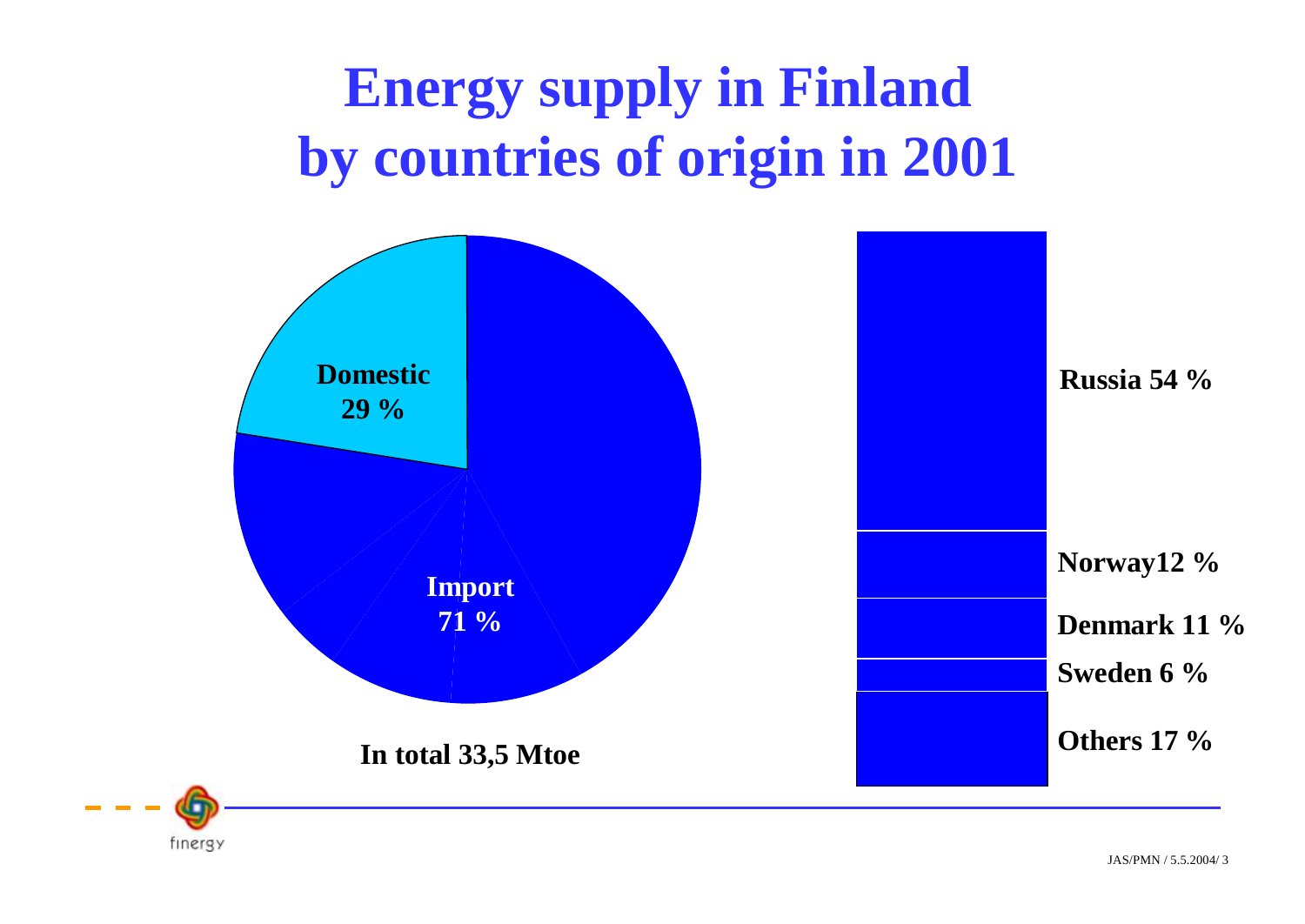# **Electricity Consumption 2003** 84,7 TWh



JAS/PMN / 5.5.2004/ 4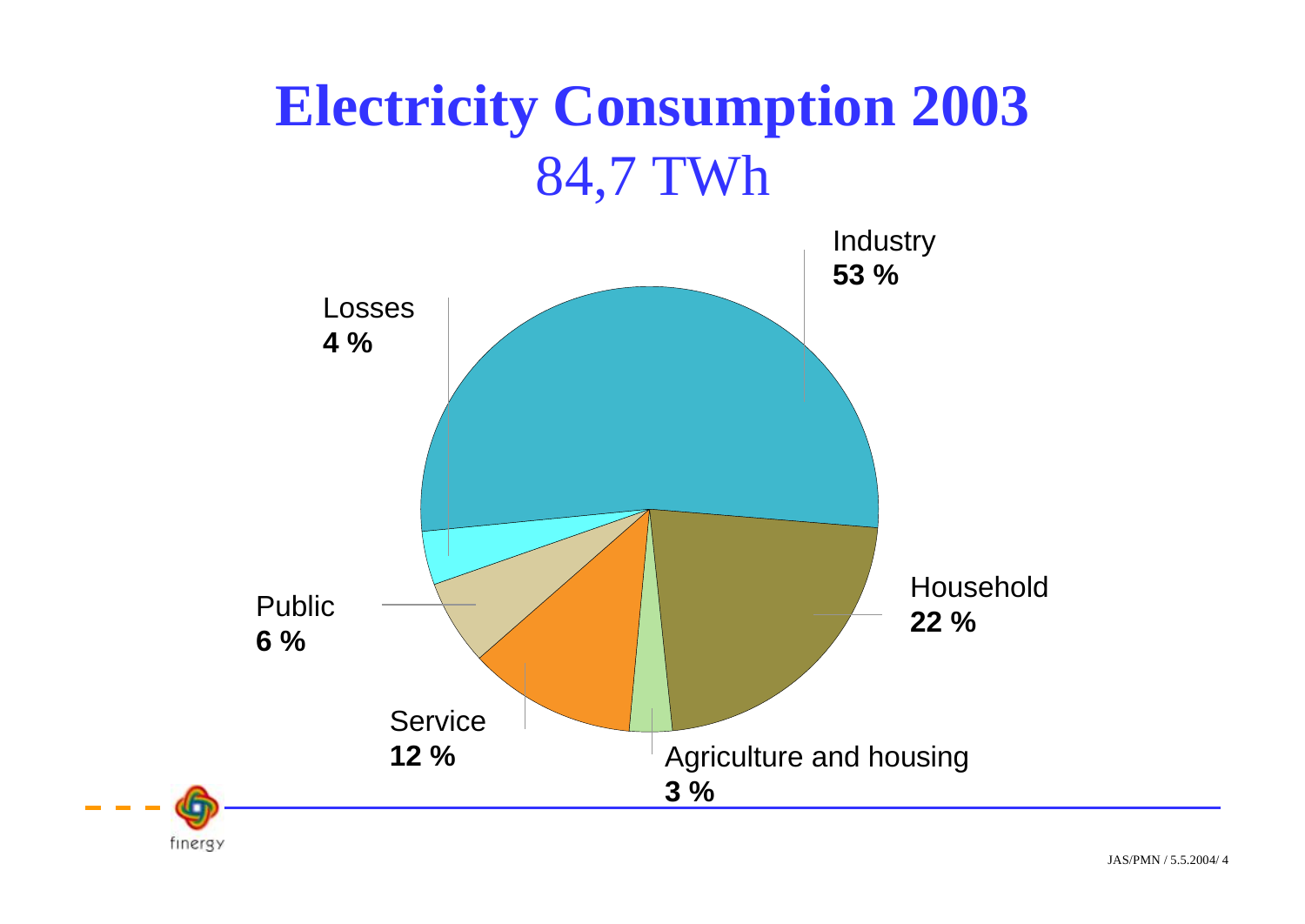# **Net Supplies of Electricity 2003 84,7 TWh**

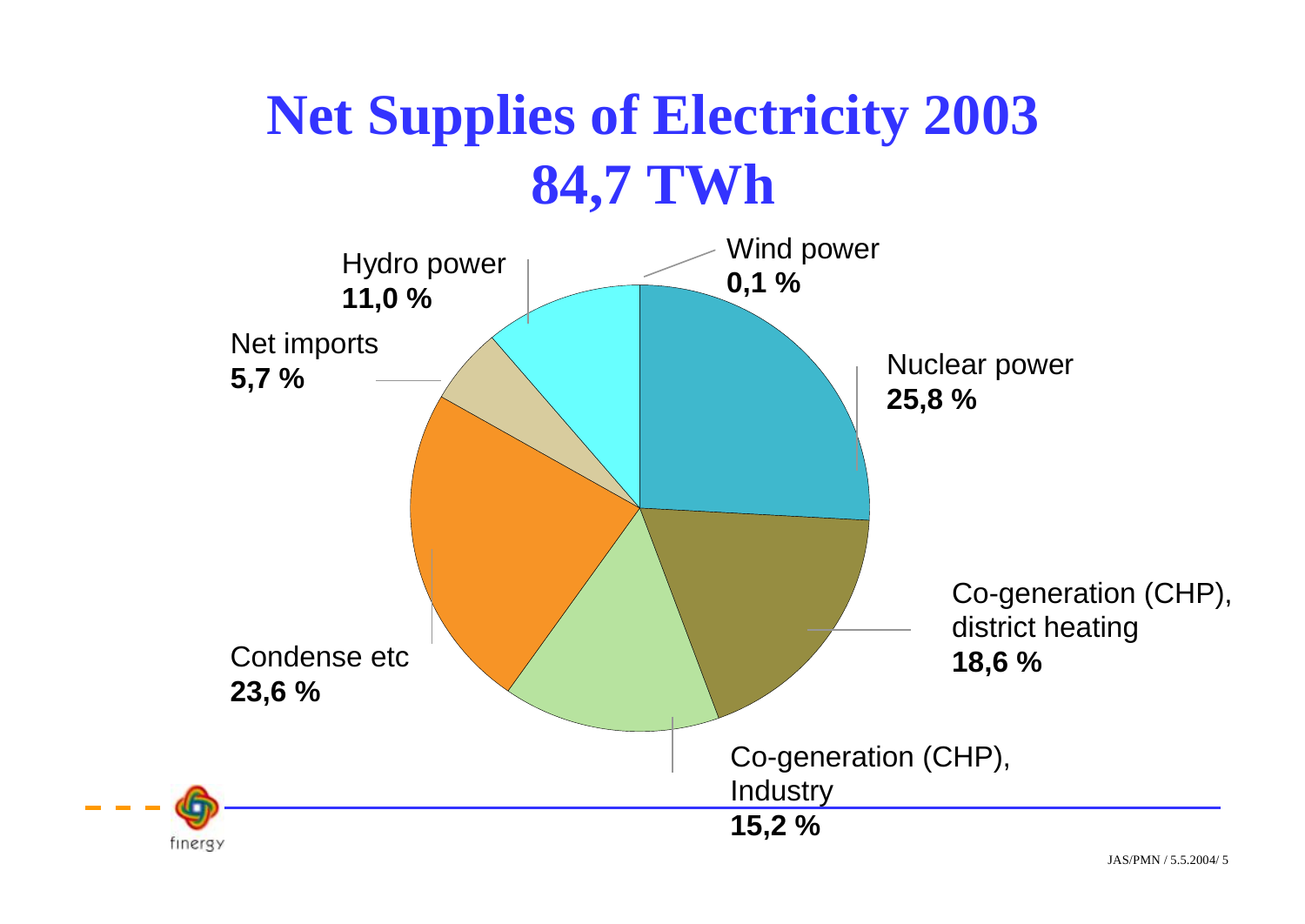# **Need for additonal electricity production in the Nordic countries**

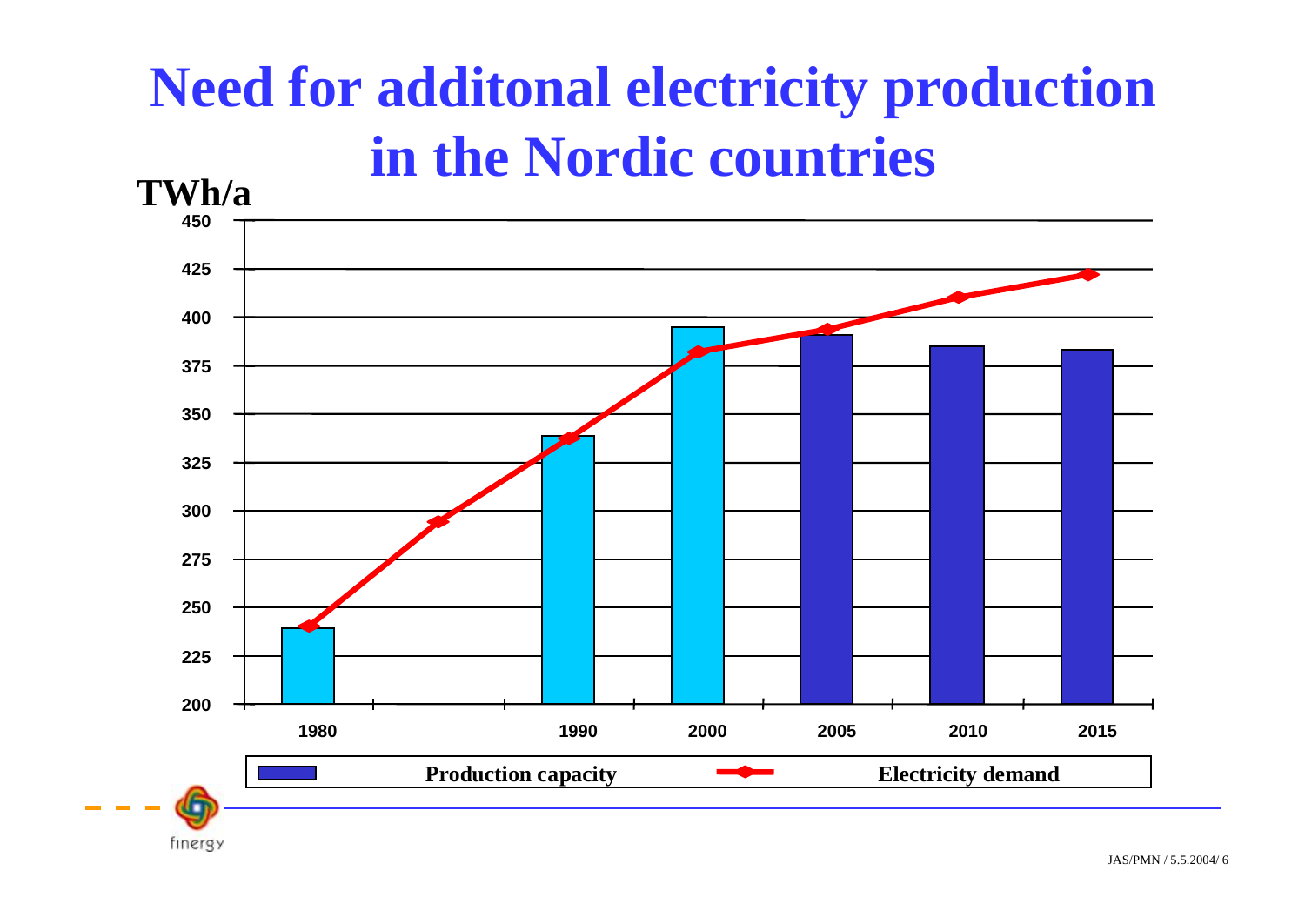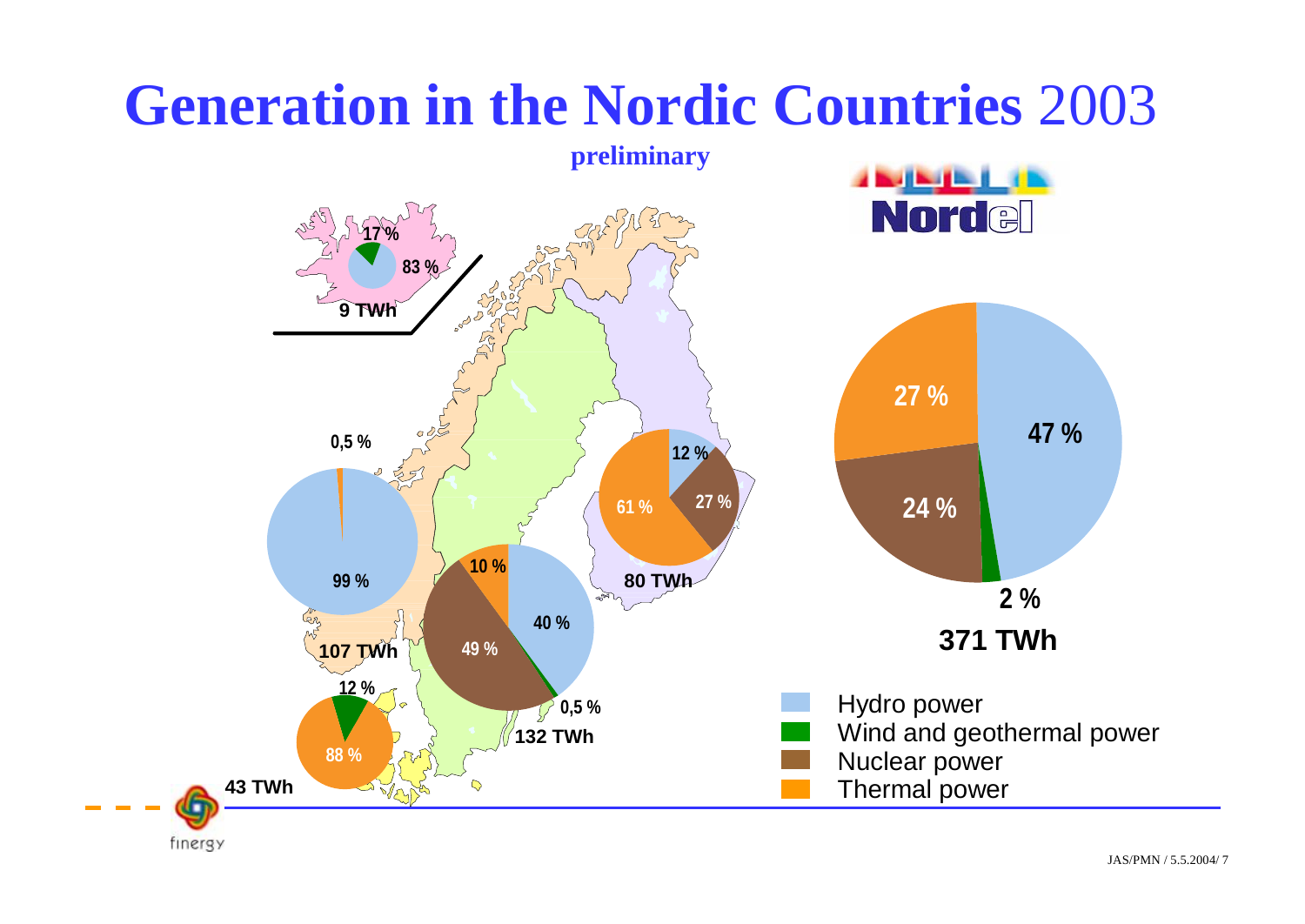#### **Electricity balance**

**Electricity balance = production - consumption = net exports**  $(+)$  **/ net imports**  $(-)$ **Primary sources: /Eurelectric, 2001a; Energy Strategy of Russia, 2000/**

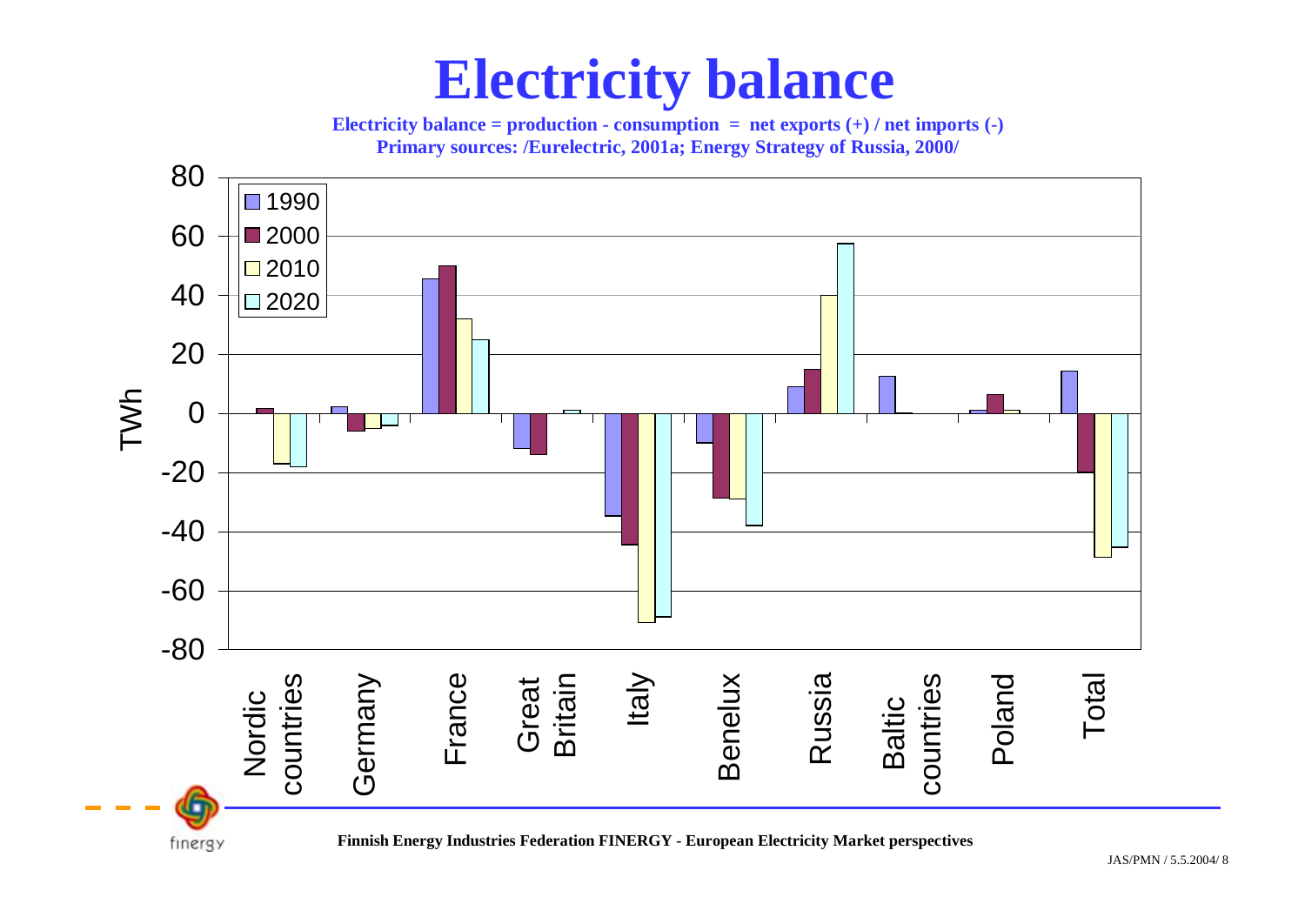

**Finnis** JAS/PMN / 5.5.2004/ 9 **h Energy Industries Federation FINERGY - European Electricity Market perspectives**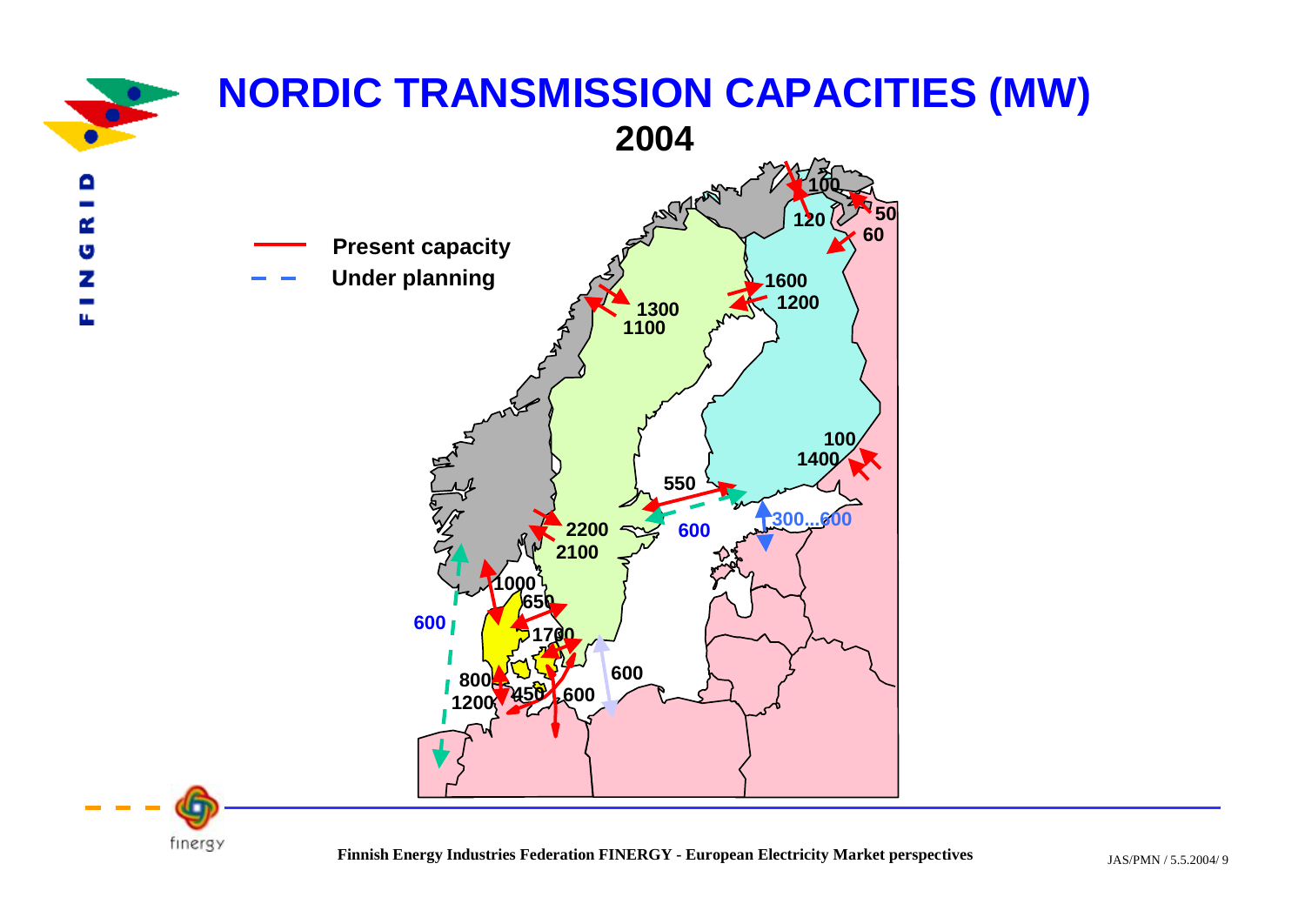### **Finland´s greenhouse gas emissions**

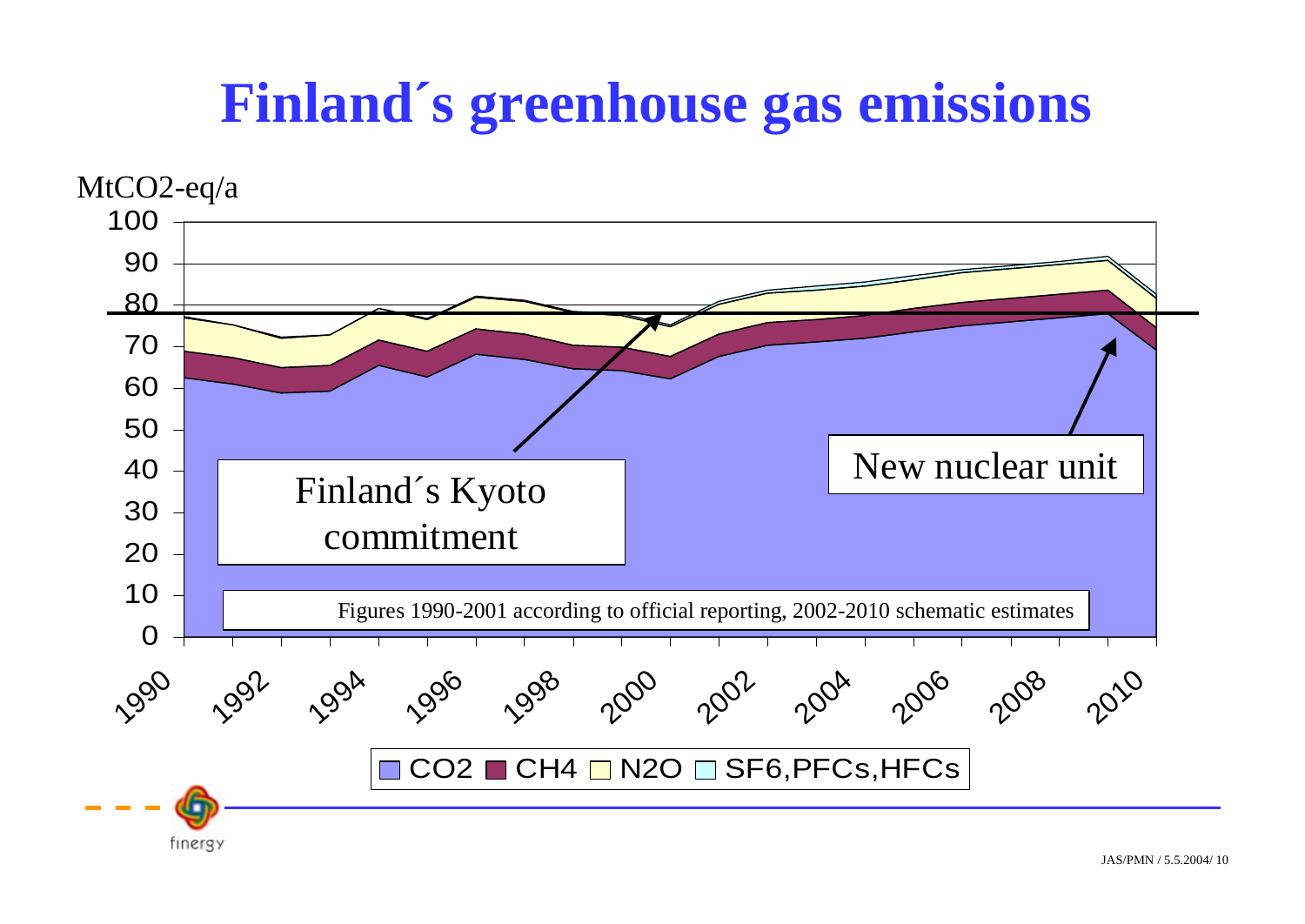# **Nuclear Waste Management in Finland**

- Interim storage of spent fuel
	- Loviisa 1983
	- Olkiluoto 1987
- Final repository for low and intermediate level waste
	- Loviisa 1997
	- Olkiluoto 1992
- Final repository of spent fuel
	- Olkiluoto site selected 1999
	- Governement Decision in Principle ratified by the Parliament in May 2001



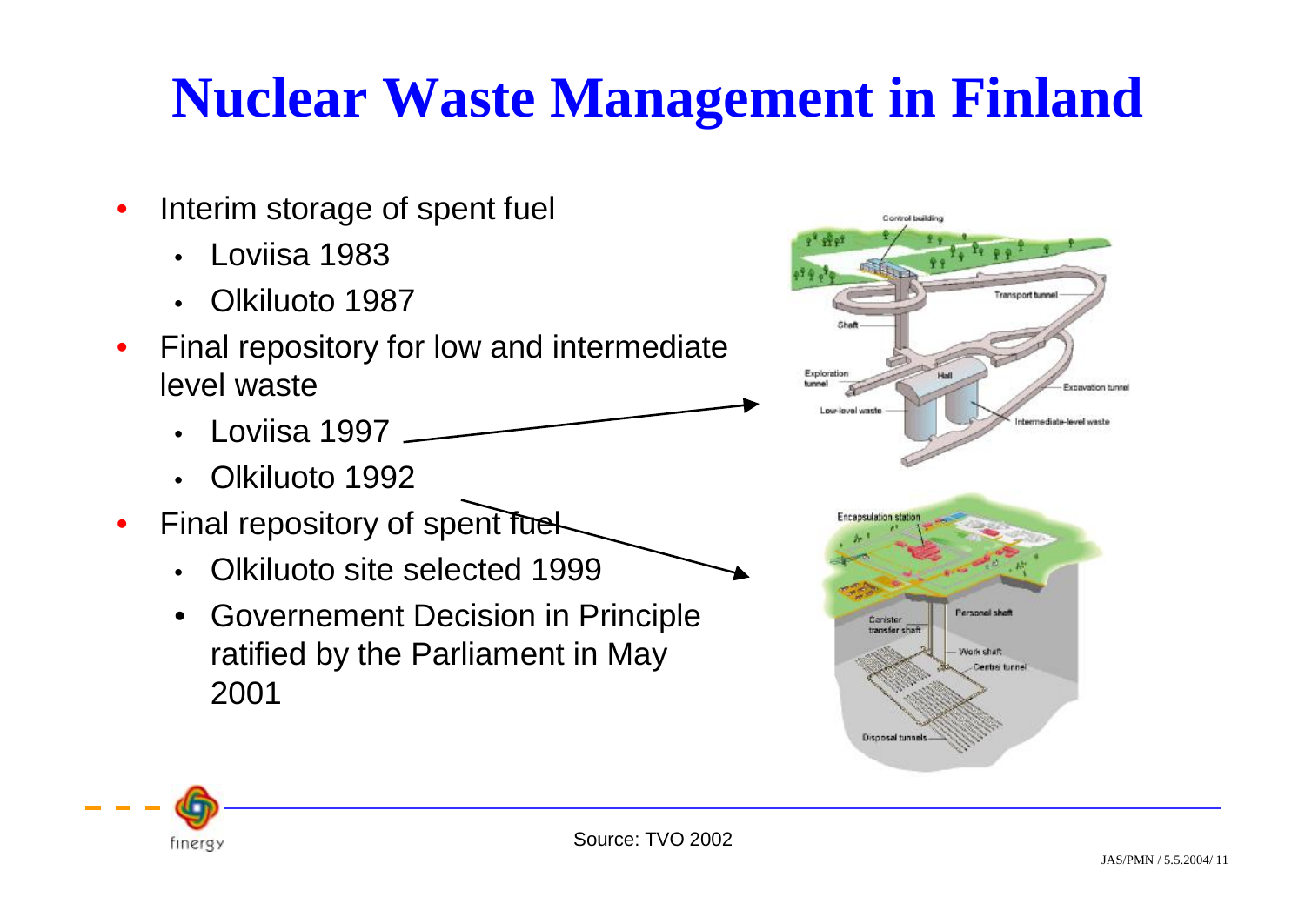# **Why additional nuclear power?**

#### **New nuclear power plant**

- **covers partly the additional electricity demand and replaces old power plants**
- **enables, together with renewables, the fulfilment of the Kyoto commitments**
- **secures stable and predictable electricity price**
- **reduces the dependence on electricity import**

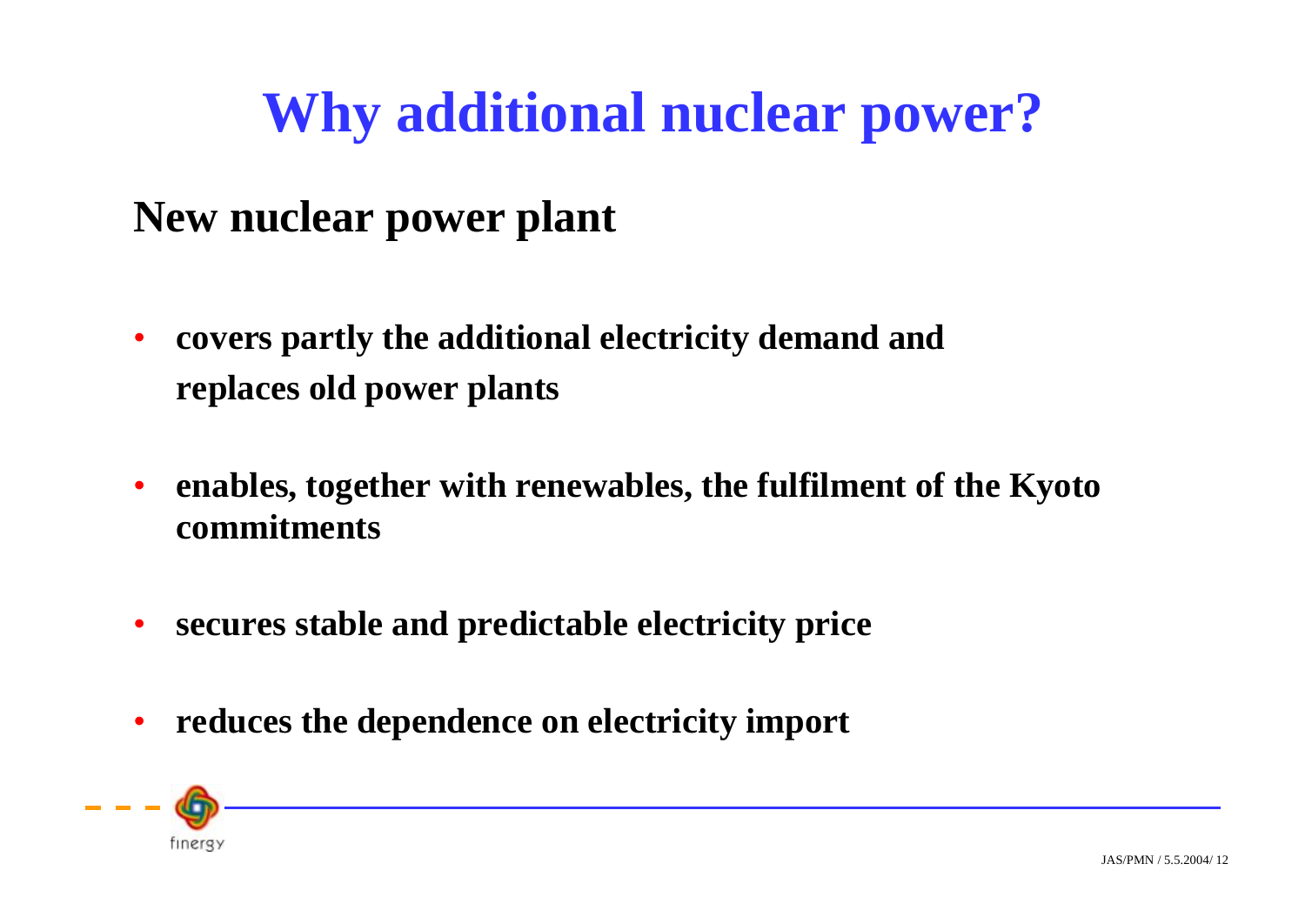# **Electricity generation costs, without emission trading Case Finland**